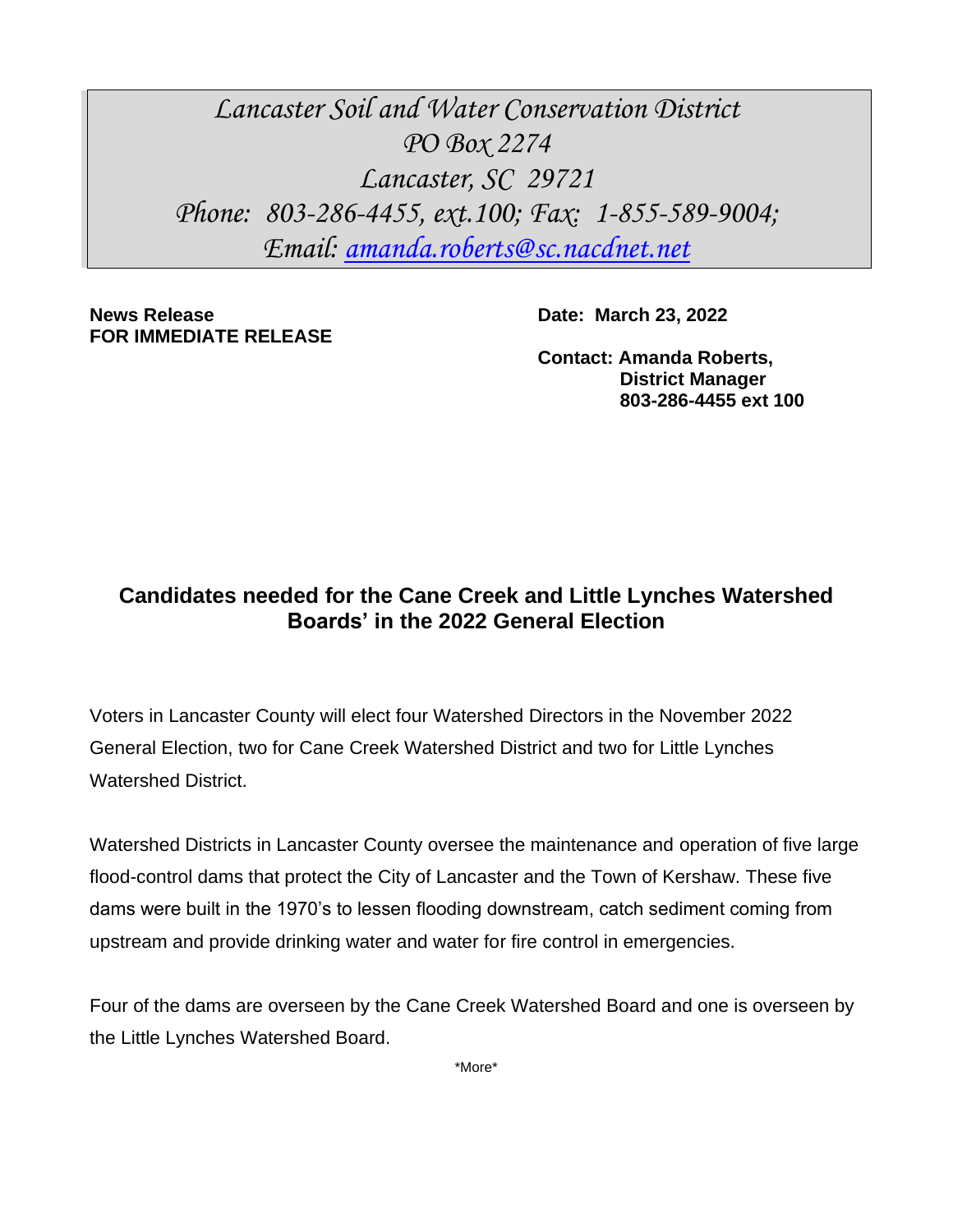Watershed Directors must be registered voters and live in the watershed district. They serve four-year terms. They receive no salary or other compensation and are elected on a nonpartisan basis.

**To be placed on the ballot for election a Statement of Intention of Candidacy form must be filed with the County Election Commission office by noon, August 15, 2022. If the watershed district lies in multiple counties, the Statement of Intention of Candidacy form must be filed with the State Election Commission in Columbia.** *Cane Creek Watershed Board candidates will submit their forms to the Lancaster County Election Commission Office and the Little Lynches Watershed Board candidates will submit their forms to the State Election Commission.* Candidates must also file forms on the SC Ethics Commission website when running for an election position. If there are any questions about the election process, please call the Lancaster County Voter's Registration Office at 803-285-2969.

"Our directors serve on the Watershed Boards because they want to serve their communities. Anyone who wants to run for Director should have an interest in learning about the floodcontrol lakes and their benefits to the county," said Amanda Roberts, Administrative Assistant to the Cane Creek and Little Lynches Watershed Boards.

"The time involved is minimal. Directors meet only about five to six times per year at the convenience of the Boards, and there is one day-long field tour of all five lakes to decide what maintenance must be done that year," said Roberts.

The watershed districts also work with Lancaster County to address soil and water issues in the watershed and prevent homes and other structures from being located next to the waterline in the lake where they will be flooded.